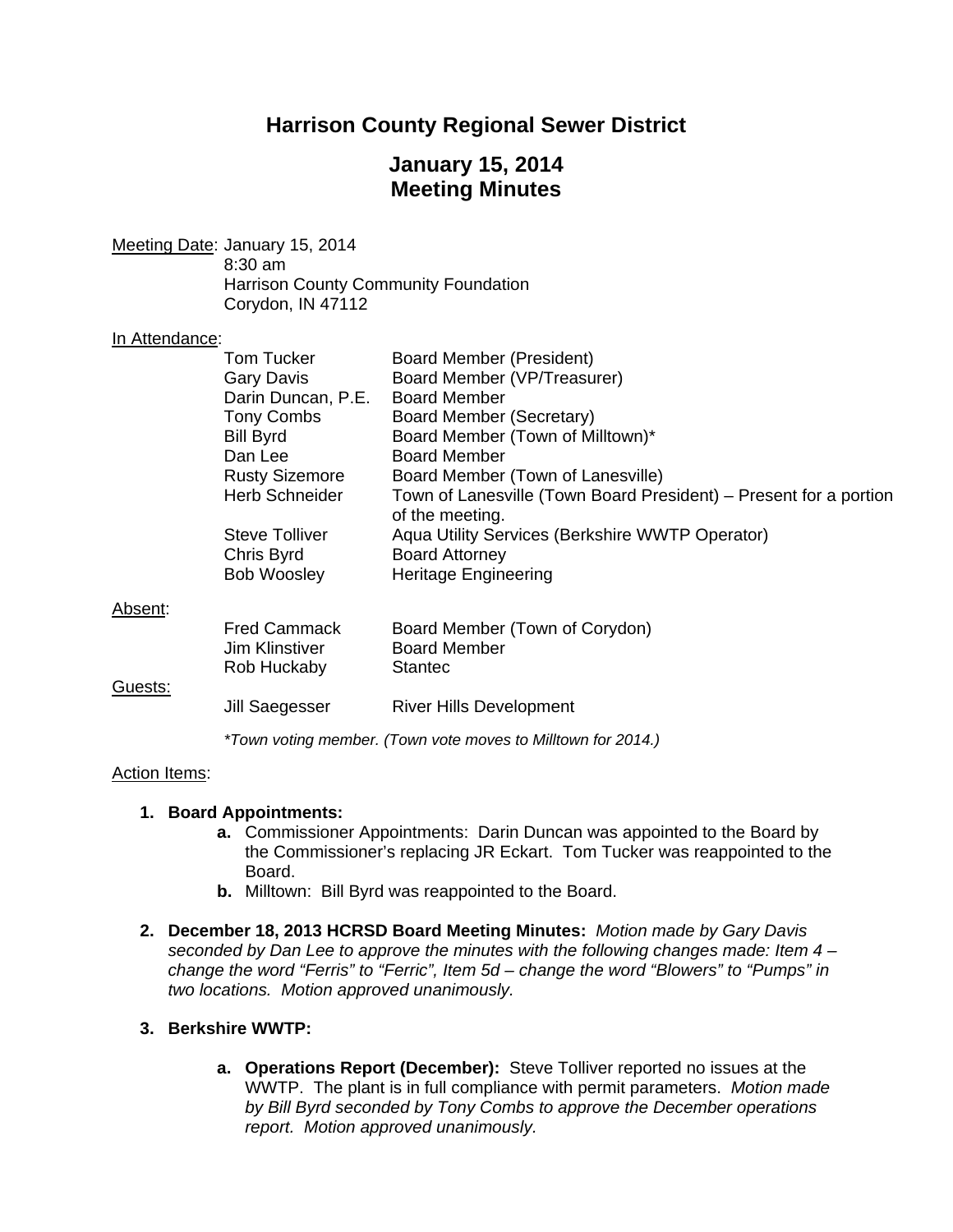HCRSD Mtg Minutes Jan. 15, 2014 Page 2 of 4

- **b. Phosphorus Testing:** The Board learned this week that IDEM may have changed their parameters and will NOT impose a phosphorus limit as part of the permit discharge limits currently being established for the WWTP. If this turns out to be the case the District will not be required to perform the testing discussed at last month's meeting. Steve Tolliver stated that the IDEM permit does NOT require testing for phosphorus then he will be able to return the equipment purchase along with the chemicals needed. He stated there may be a restocking fee associated with each but the cost would be minimal compared to the overall cost of the equipment. All agreed that a decision on returning the equipment and chemicals will wait until the official permit is secured.
- **c. Sludge Hauling:** Steve Tolliver notified the Board that the City of Salem has agreed to accept the District's sludge if needed. Salem will serve as a backup in the event that Lanesville cannot accept sludge. Steve stated the fee from Salem was comparable to that charged by Lanesville.

### **4. New Salisbury Project Update:**

- **a.** Jill Saegesser presented **EDA Pay Request No. 7** to the Board for approval. This request covers Dan Cristiani (\$60,515.28) and Heritage Engineering (\$4,938.81). Total reimbursement due to the District from this request is \$32,727. Jill advised the Board that as of this reimbursement request the District is approximately \$31,764 away from hitting the 90% threshold with EDA. EDA will hold the remaining 10% of their funds until the project is 100% complete and closed out. *A motion was made by Gary Davis seconded by Bill Byrd to approve the EDA Pay Request No. 7 and allow Tom Tucker to sign the request. Motion passed unanimously.*
- **b. EDA Pay Request No. 6:** This District is still awaiting receipt of their reimbursement in the amount of 96,147.
- **c. EDA Quarterly Report No. 9:** Jill presented Report No. 9 for Tom Tucker's signature. *A motion was made by Tony Combs seconded by Dan Lee to approve the report and allow Tom to sign. Motion passed unanimously.*
- **d.** Bob Woosley provided a brief update on the construction progress made to date. The following items are underway:

#### **Sewer Installation (Dan Cristiani):**

- All gravity and force main sewer installation is complete.
- ‐ Remaining work to complete:
	- 1. Child Craft lift station. Transformer needs to be set, fencing installed and site grading complete.
	- 2. Star Gas lift station. Substantially complete. Need to install additional stone for site, rip rap protection outside of fence along drainage channel, and pave driveway entrance (this will be performed in the spring due to weather).

#### **WWTP Improvements (Mitchel & Stark):**

- All work substantially complete per original contract.
- New pumps being installed to replace those currently on site. Contractor installed wrong size. Pumps to be installed are those as specified in the contract documents.

#### **Change Orders:**

‐ **WWTP (Mitchell & Stark) – Change Order No. 1 (\$24,268.38):** Bob Woosley presented Change Order No. 1 on the WWTP. This Change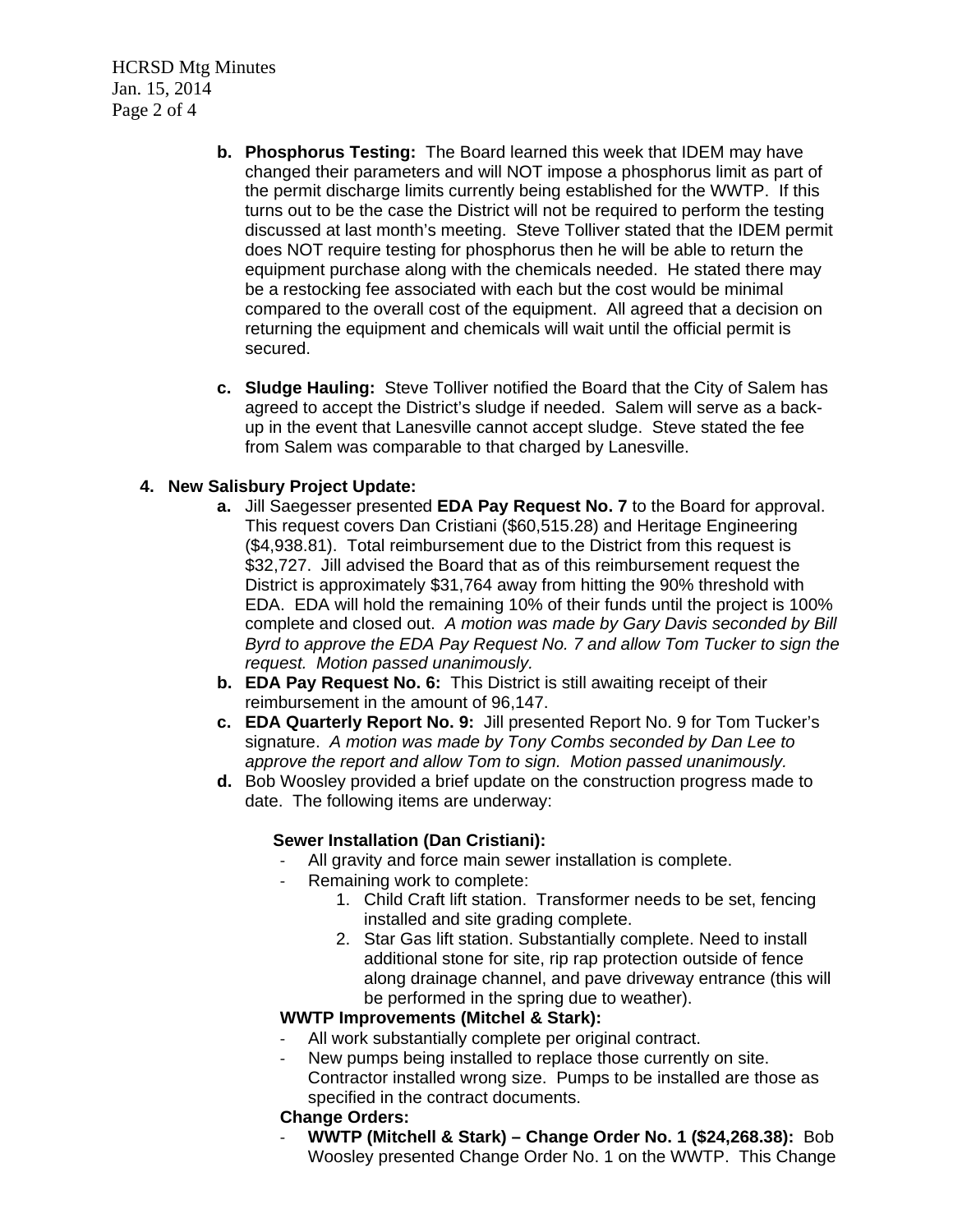HCRSD Mtg Minutes Jan. 15, 2014 Page 3 of 4

> Order covers those items discussed in detail at last month's meeting. Items include: new concrete pad for control building, removal of grating over bar screen, various improvements and fix ups to the existing plant tankage, and heat trace wire at the check valves. *A motion was made by Gary Davis seconded by Dan Lee to approve this Change Order contingent upon EDA acceptance and approval that these items are eligible for EDA reimbursement. Motion passed unanimously.*

- ‐ **Collection System (Dan Cristiani) Change Order No. 2 (\$6,425.56):** Bob Woosley presented Changer Order No. 2 on the Collection System. This Change Order covers: changing pipe from SDR 26 to SDR 21 near car wash, repair concrete trailer pads, add rip rap to protect bank at Star Gas lift station, and boring the water service under SR 64. *Motion made by Tony Combs seconded by Dan Lee to approve this Change Order contingent upon EDA acceptance and approval that these items are eligible for EDA reimbursement. Motion passed unanimously.*
- ‐ **WWTP Future Change Order No. 2 (\$4,620.00):** This Change Order would allow for the installation of a new Viper System (telemetry) at the WWTP. This system would replace the existing system with a model that is the same as those being installed at each lift station. All units would then be compatible and operate more effectively. It was agreed that Bob Woosley would provide this information to Jill Saegesser, Jill will send this request to EDA to determine preliminarily if they feel this is an acceptable reimbursable item. If positive feedback is secured the District will move forward with the issuance of a Change Order.
- **Signage:** The Board instructed Bob Woosley and Steve Tolliver to draft sample signage to be placed on each of the District's facilities (WWTP and three pump stations) to notify residents who to call in the case of an emergency.
- **5. Stormwater Demonstration Project:**This item was tabled and not discussed.

# **6. Lanesville Interchange Sewer Project:**

**a. Sub-committee Meeting:** Bob Woosley reported that he, Tom Tucker, and Tony Combs met with Darrel Voelker (Economic Development Corporation) after last month's meeting to discuss additional properties that may require sewer service. Bob is in process of preparing a preliminary plan showing how service will be provided to these areas. This information will be presented at February's meeting.

## **b. Town Update:**

- **i.** Herb Schneider stated the Town is in the process of securing the five (5) easement plats needed. Two (2) of the five (5) have indicated they will have no issues and will be returning their signed documents. Herb is working with the remaining parcels and hopes to secure those soon. He also stated that his engineer is getting close to have final plans completed. They hope to have final plans complete by the end of January.
- **ii.** Rusty Sizemore reported that the Town is now utilizing their new clarifier at the WWTP. The existing (old) clarifier is currently being rehabilitated. He hopes to have both clarifiers on line in the spring.